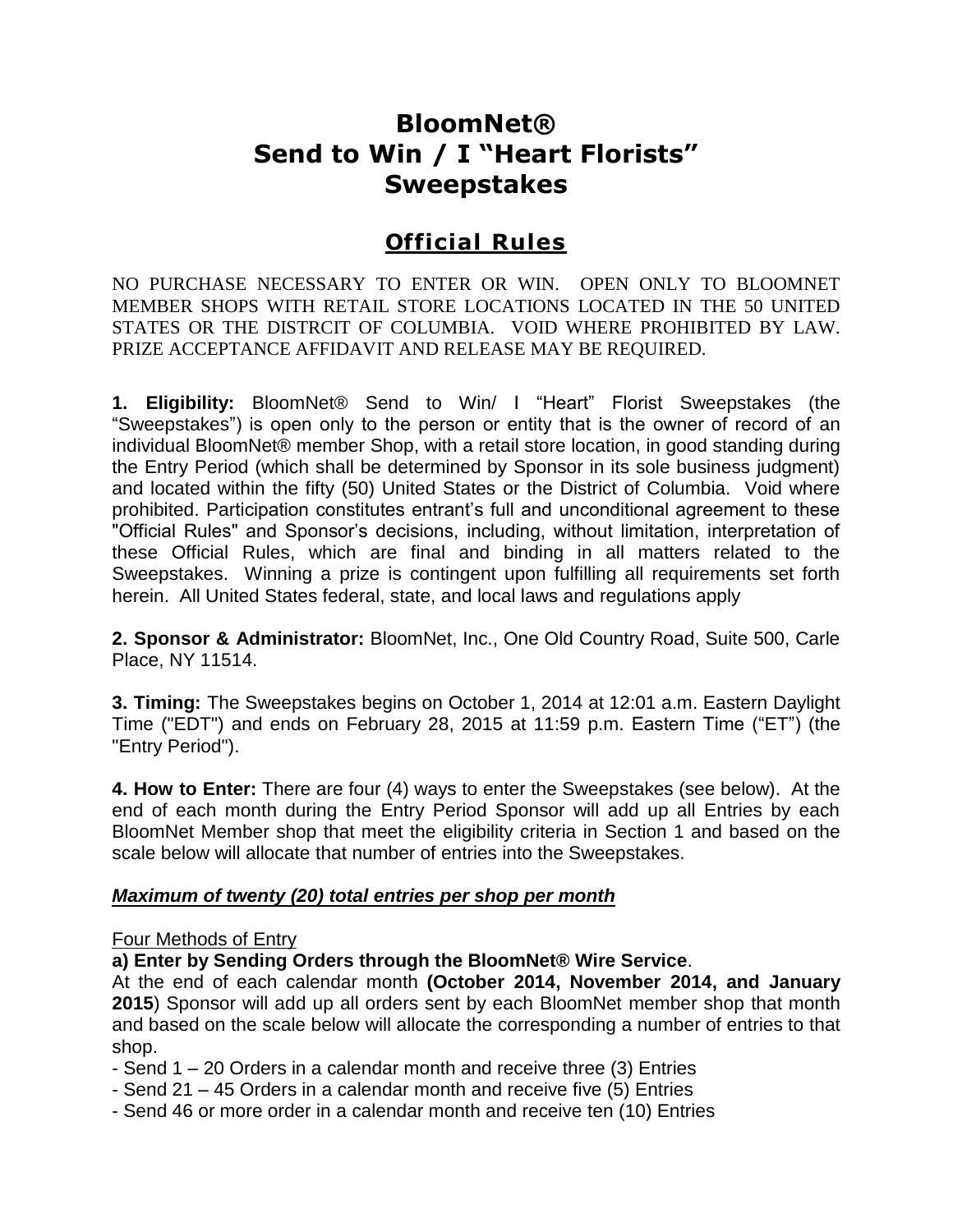#### **During the months of December 2014 and February 2015, orders sent will receive double entries:**

- Send 1 – 20 Orders in calendar months December 2014 and February 2015 and receive six (6) Entries

- Send 21 – 45 Orders in calendar months December 2014 and February 2015 and receive ten (10) Entries

- Send 46 or more order in calendar months December 2014 and February 2015 and receive twenty (20) Entries

### **b) Enter by Mail In Entry**

Member shops may enter by sending a hand addressed stamped envelope with your full name, full shop name, BloomNet Id #, address, email address and phone number to BloomNet, Inc. c/o Send for a Chance to Win / I "Heart" Florists Sweepstakes, Attn: Florist Services One Old Country Road, Suite 500, Carle Place, New York 11514. Each Mail in Envelope will receive one (1) Entry. All mail-in entries must be legible, complete, and must be post marked no later then 2/28/2015 and must be received no later then 3/7/2015. Member shops may enter using this method up to ten (20) times, each month of the Entry Period. Use of computer programs and/or other automated devices to enter the Sweepstakes is prohibited. Normal Internet access and usage charges imposed by your on-line service will apply.

#### **c) Submit a Local Exclusive for Consideration**

A Local Exclusive is an exclusive floral arrangement, designed by you, which your shop agrees to deliver in your designated delivery area. To submit a "Local Exclusive" you need to visit the website at <http://www.1800flowers.com/join-local-program> and provide the details requested.

#### **d) Enter the I "HEART" FLORISTS Sweepstakes**

BloomNet Members that enter the industry-wide I "HEART" FLORISTS Sweepstakes will receive one Entry into the BloomNet Send To Win / I "Heart" Florists Sweepstakes. The I "HEART" FLORISTS Sweepstakes can is located at <http://www.mybloomnet.net/iheartflorists>

**5. General Entry Information:** All entries become the exclusive property of Sponsor, and may not be acknowledged or returned. Proof of submission will not be deemed to be proof of receipt by Sponsor. Sponsor is not responsible for lost, late, incomplete, invalid, unintelligible, illegible, or misdirected entries, which will be disqualified. Any attempt by any BloomNet Member Shop to obtain additional entries through fraudulent means by any method may void all of that BloomNet Member Shop's entries and that BloomNet Member shop may be disqualified. Use of any automated system to participate is prohibited and will result in disqualification.

#### **6. Selection of Winners.**

**Monthly Winners –** Monthly winner will be selected from drawings held approximately ten (10) days after the end of each month of the Entry Period from all eligible Entries received during that calendar month for the that month's prizes as listed in section 8 below.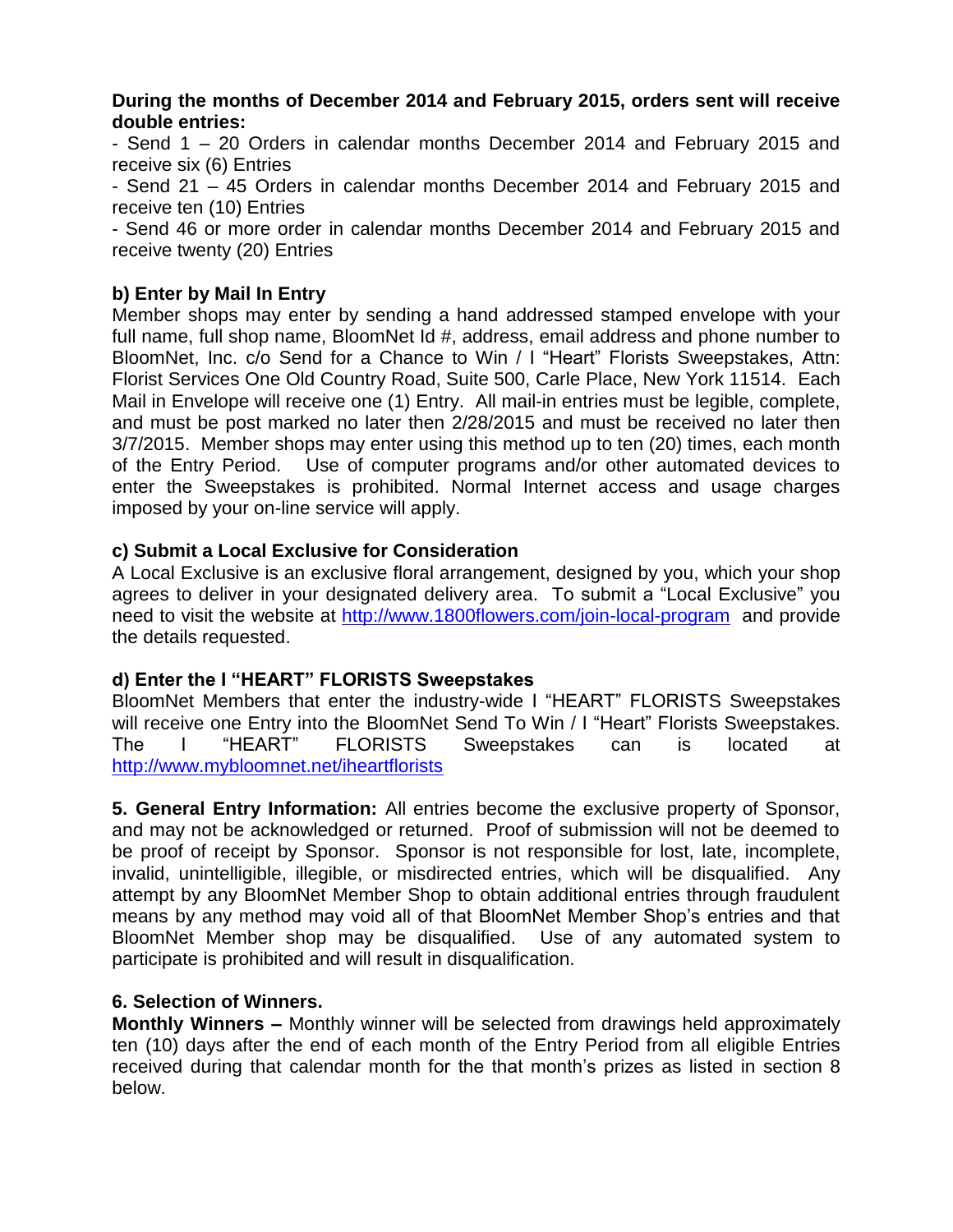**Grand Prize Winner** Grand Prize winner will be selected from a drawing held approximately ten (10) days after the end of the Enrtry Period for the Grand prize from among all eligible entries received throughout the entire Entry Period.

All potential prize winners will be selected in random drawings and all potential winners will be notified by phone and/or e-mail. The Administrator/Sponsor will conduct the random drawing. By participating, entrant agrees to be bound by these Official Rules and the decisions of the Administrator/Sponsor, which shall be final and binding in all respects. In case of dispute as to identity of the Winners, such entry will be declared made by the BloomNet shop and if the prize is won, and such prize will be awarded to the owner of the Entrant shop.

**7. Prize Notification:** Sponsor's decisions as to the administration and operation of the Sweepstakes and the selection of the potential winners, including interpretation of these Official Rules, are final and binding in all matters related to the Sweepstakes. All potential winners will be notified by email, mail or phone, in a commercially reasonable time after the drawing in Sponsor's sole discretion. All Prize winners may be required to sign and return to Sponsor, within ten (10) days of sending the notice, an Affidavit of Eligibility, Liability & Publicity Release ("Affidavit") and provide any additional information that may be required by Sponsor in order to claim its prize. Additionally, the actual individuals selected to participate in any prizes that include a trip may also be required to sign and return travel release documents. If a potential winner cannot be contacted, fails to sign and return the Affidavit within the required time period (if applicable), or prize is returned as undeliverable, potential winner forfeits prize. Potential winners must continue to comply with all terms and conditions of these Official Rules; and winning is contingent upon fulfilling all requirements. In the event that a potential winner is disqualified for any reason, Sponsor may randomly select another winner from the remaining eligible entries.

# **8. Prizes and Approximate Retail Value ("ARV"):**

#### **GRAND PRIZE:**

One (1) Grand Prize winner will receive a **Royal Caribbean® Cruise Royal Crown Diamond Package for two people.** These certificates are applicable for sailings to the Caribbean, Mexico, Canada, Alaska, and Europe and include Oasis Class ships. Valid for 6-7-night cruises, year round. These certificates include cruise fare, taxes and standard recommended gratuities. AVR \$3,216.00 USD Royal Cruise Dollars Certificate: ARV \$1000.00 USD Round Trip Airfare for Two ARV \$1,200.00 USD

Prize must be redeemed within one year of being awarded.

# **ARV of the Grand Prize \$5,416.00 USD**

One (1) Second Prize winner will receive a **Cruise Diamond Package for two**  These certificates include cruise fare, taxes and standard recommended gratuities. Valid for 4-5 nights. Destiniation choices include Caribbean, Europe and Bermuda. ARV \$1,746.00 USD Cruise Dollars Certificate: ARV \$500.00 USD Round Trip Airfare for Two ARV \$1,200.00 USD

Prize must be redeemed within one year of being awarded.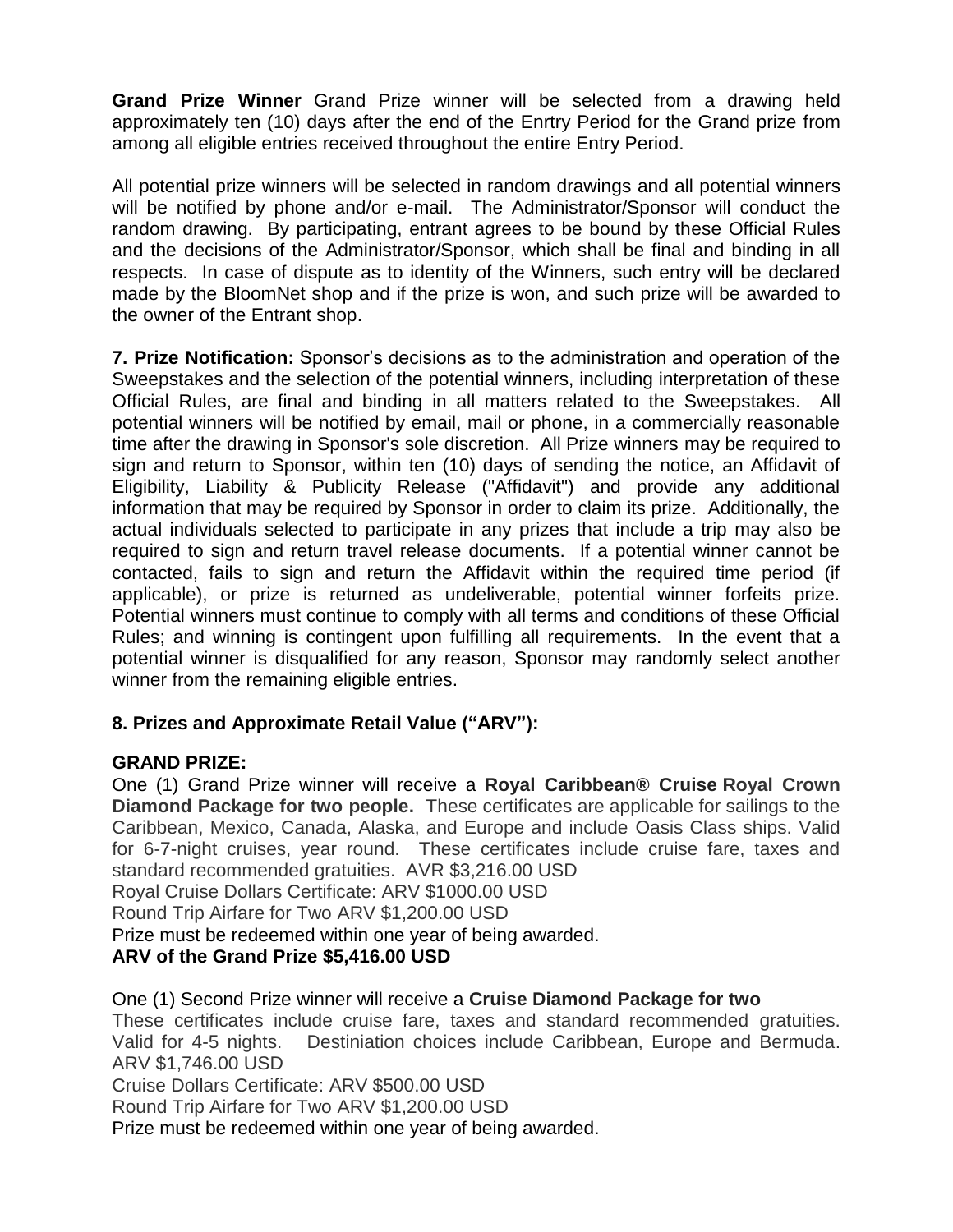# **ARV of Second prize \$3,446.00 USD**

One (1) Third Prize winner will receive a **Cruise Platinum Package for two**  These certificates include a Bahamas cruise including cruise fare, taxes and standard recommended gratuities. Valid for 3-4 nights. \$986.00 USD Cruise Dollars Certificate: \$500.00 USD

Round Trip Airfare for Two \$1,200.00 USD

Prize must be redeemed within one year of being awarded.

#### **ARV of Third Prize is \$2,686.00 USD**

# **MONTHLY PRIZES:**

#### **OCTOBER** (10 winners)

One (1) winner will receive a BloomNet® hosted website for 1 year (set up fee waived) ARV 900.00 USD

One (1) winner will receive an Apple iPAD with Tablet Capture App. ARV of \$600.00 USD

Eight (8) individual winners will each receive a \$50 Gas Card. ARV of \$50.00 USD each **Total ARV of October prizes is \$1,900.00 USD**

#### **NOVEMBER** (10 winners)

One (1) winner will receive an Apple iPAD with Tablet Capture App. ARV of \$600.00 USD

One (1) winner will receive a \$500 Gift Certificate to the Floriology® Institute. ARV \$500.00 USD

Eight (8) individual winners will each receive a \$50 Gas Card. ARV of \$50.00 USD each

#### **Total ARV of November prizes is \$1,500.00 USD**

#### **DECEMBER (**10 winners)

One (1) winner will receive an Apple iPAD with Tablet Capture App. ARV of \$600.00 USD

One (1) winner will receive a \$500 Gift Certificate to the WORLDFLOWERS**sm**. ARV \$500.00 USD

Eight (8) individual winners will each receive a \$50 Gas Card. ARV of \$50.00 USD each

#### **Total ARV of December prizes is \$1,500.00 USD**

#### **JANUARY** (10 winners)

One (1) winner will receive an Apple iPAD with Tablet Capture App. ARV of \$600.00 USD

One (1) winner will receive a \$500 Gift Certificate to the NAPCO. ARV \$500.00 USD Eight (8) individual winners will each receive a \$50 Gas Card. ARV of \$50.00 USD each

#### **Total ARV of January prizes is \$1,500.00 USD**

#### **FEBRUARY** (10 winners)

One (1) winner will receive a BloomNet® hosted website for 1 year (set up fee waived) ARV 900.00 USD)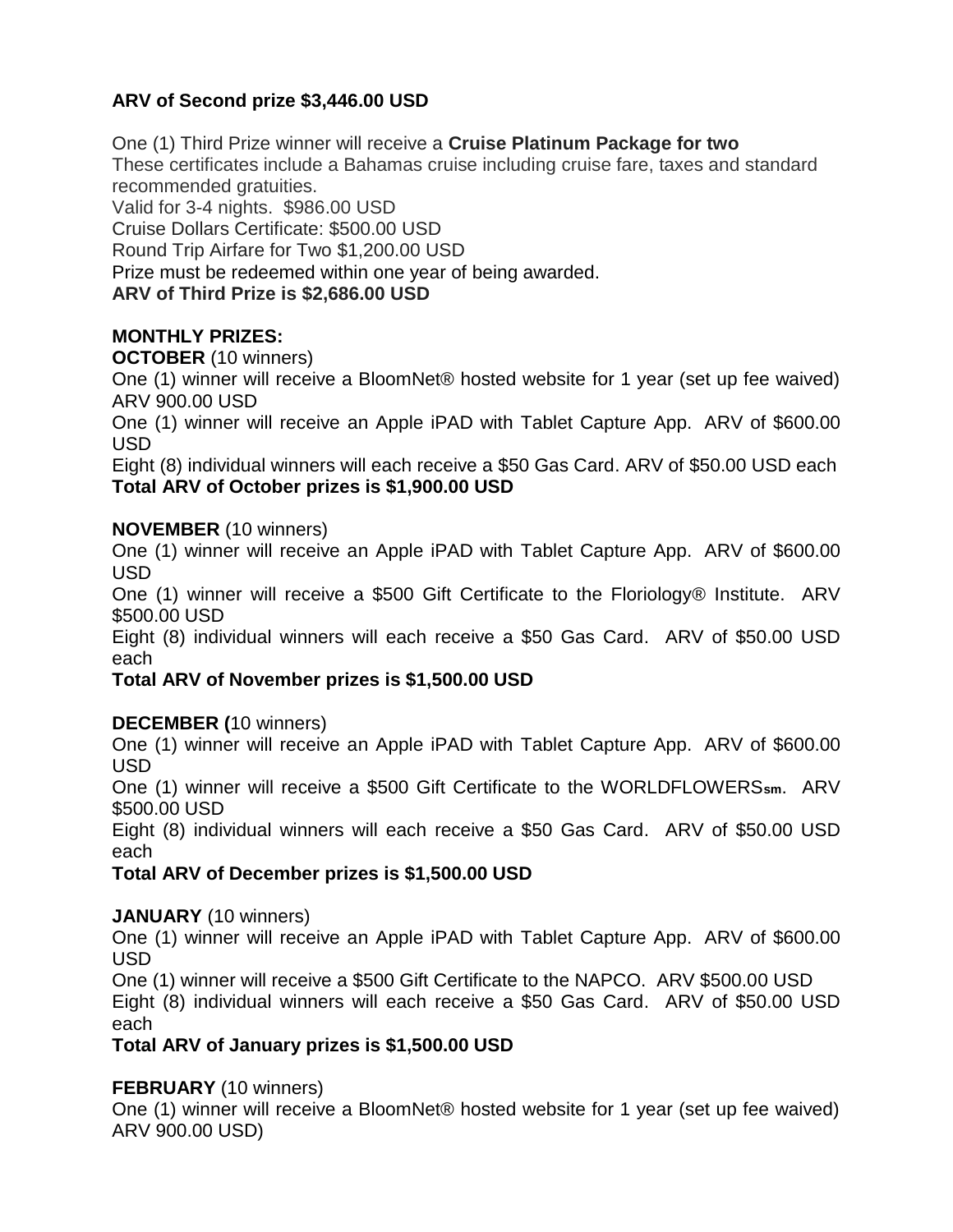One (1) winner will receive an Apple iPAD with Tablet Capture App. ARV of \$600.00 USD

Eight (8) individual winners will each receive a \$50 Gas Card. ARV of \$50.00 USD each **Total ARV of February prizes is \$1,900.00 USD**

For all prizes that include travel (the Grand prize, Second and Third Prizes), travel must be taken between March 15, 2015 and March 15 2016. Specific cruises are subject to availability and blackout dates may apply. Confirmation will be given on a space available basis only. Once a reservation is made, no changes are permitted. Prizes are not transferable, assignable or redeemable for cash. Winners must complete their trip by March 15, 2016 or that portion of the prize may be forfeited. Trip must be booked at least twenty-one (21) days prior to departure. Travel must be roundtrip. Sponsor will determine airline and flight itinerary in its sole discretion and may replace the vendors and details listed above as part of the description of the prize in its sole and absolute discretion. No refund or compensation will be made in the event of the cancellation or delay of any flight. Travel and accommodations are subject to availability and blackout dates. Travel is subject to the terms and conditions set forth in these Official Rules, and those set forth by the Sponsor's airline carrier of choice as detailed in the passenger ticket contract. All expenses and incidental travel costs not expressly stated in the package description above, including, but not limited to, ground transportation, bag check fees, meals, incidentals, passenger tariffs or duties, excursions, surcharges, personal charges at lodging, hotel taxes or other expenses are the responsibility solely of winner. Travel companion must be the age of majority where a resident or older as of the date of departure and must travel on the same itinerary (including the same departure date, destination and return date) and at the same time as the travel Prize winner. Travel companion must execute liability/publicity releases prior to issuance of travel documents. Once a travel companion is selected, he/she may not be substituted, except in Sponsor's sole discretion. Grand Prize, Second Prize and Third Prizes winners may be required to provide a credit card to cover incidentals and related expenses at the time of each booking or check-in. Once confirmed, trip dates and travel accommodations cannot be changed by the respective winners. Failure to complete the trip prize does not relieve the applicable winner of his or her tax obligations associated with winning the prize. No extensions will be permitted, and any unused travel or portion of the prize will be forfeited and no compensation awarded in lieu thereof. If a prize winner does not accept or use a portion of the prize, the unaccepted or unused portion of the Prize will be forfeited and Sponsor will have no further obligations with respect to that portion of prize. All tickets issued in conjunction with the prize are not eligible for frequent flyer miles, and no code-share flights may be used. Prize may not be transferred or assigned except by Sponsor. Flight schedules are subject to change without notice. Travel restrictions, conditions and limitations may apply.Sponsor will not replace any lost, mutilated, or stolen tickets, travel vouchers or certificates. Sponsor is not responsible if any show or tour is delayed, postponed or cancelled in which event that portion of the prize is forfeited and no substitution will be provided except in Sponsor's sole discretion. Actual value may vary based on airfare fluctuations and distance between departure and destination. Winner will not receive difference between actual and approximate retail value. Prizes are non-transferable and no substitution will be made except as provided herein at the Sponsor's sole discretion. Sponsor reserves the right to substitute a prize for one of equal or greater value if the designated prize should become unavailable for any reason. Winner is responsible for all taxes and fees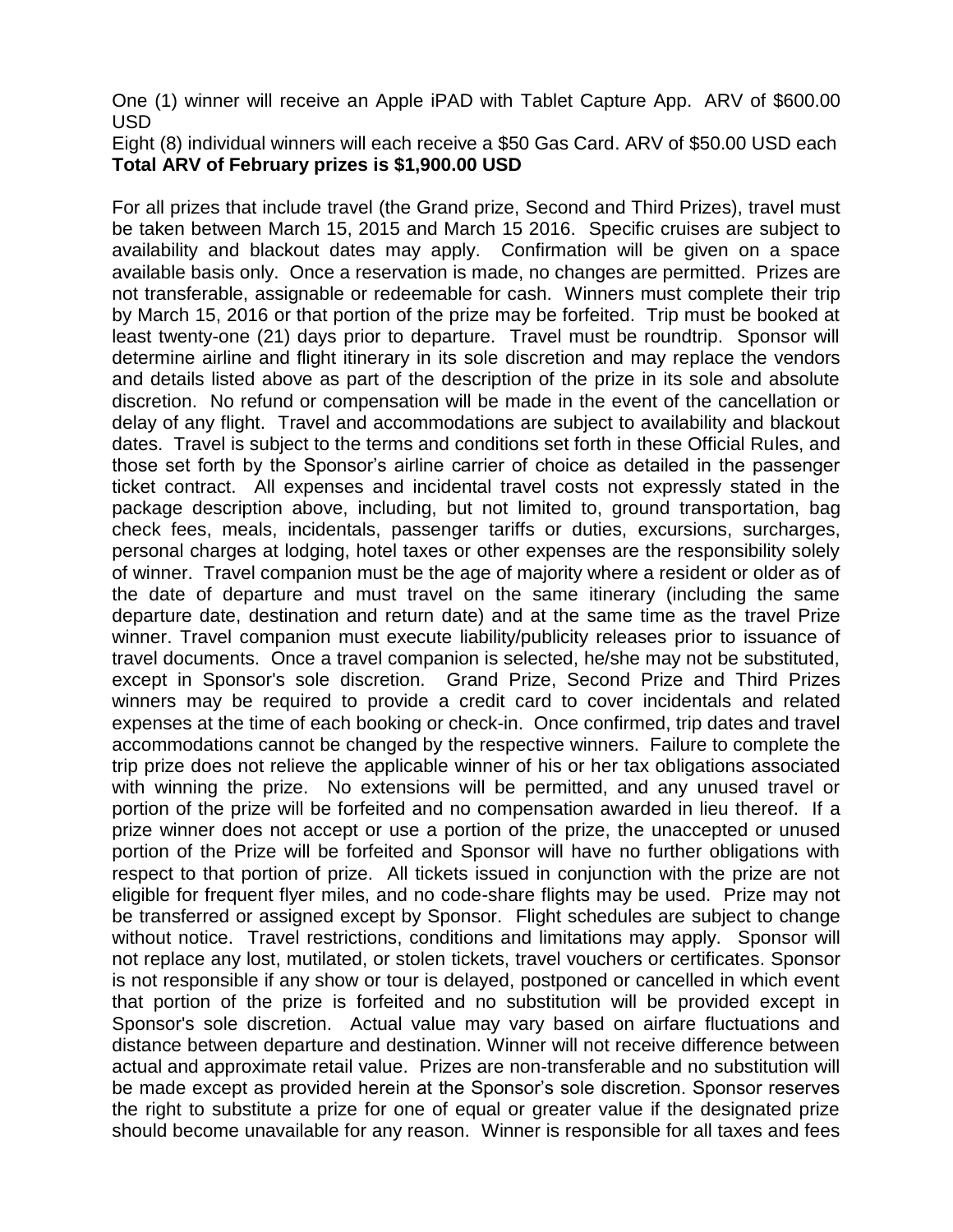associated with prize receipt and/or use. Prize winners will be solely responsible for all federal, state and/or local taxes, and for any other fees or costs associated with the prize(s) they receive. The ARV of the prize(s) is based on available information provided to Sponsor and the value of any prize awarded to a winner may be reported for tax purposes as required by law. The winners may be required to provide Sponsor with a valid social security number before the prize will be awarded for tax reporting purposes. An IRS Form 1099 may be issued in the name of winners for the actual value of the prize(s) received.

#### **Total ARV of all prizes is \$19,848.00 USD**

**9. Release:** By entering, participants agree to release, indemnify, defend and hold harmless Sponsor and each of their respective suppliers, distributors, advertising/promotion agencies, and prize suppliers, and each of their respective parents, subsidiaries and affiliates, and each such party's officers, directors, employees and agents (collectively, the "Released Parties") from and against any losses, damages, rights, claim or cause of action of any kind, in whole or in part, directly or indirectly arising out of participation in the Sweepstakes or resulting directly or indirectly from acceptance, possession, receipt, use or misuse of any prize, including, without limitation, personal injury, death and/or property damage, as well as claims based on publicity rights, defamation and/or invasion of privacy.

**10. Publicity:** Except where prohibited by law, participation in the Sweepstakes constitutes winner's consent to Sponsor's and its agents' use of winner's shop name, name of the individuals redeeming the prize and their respective likeness, photograph, voice, statements, opinions and/or hometown and state for advertising and promotional purposes in any media, worldwide, without further payment, notice or consideration.

**11. General Conditions:** Sponsor reserves the right to cancel, suspend and/or modify the Sweepstakes or any part of it, if any fraud, technical failures or any other factor beyond Sponsor's reasonable control impairs the integrity or proper functioning of the Sweepstakes, as determined by Sponsor in its sole discretion. Sponsor reserves the right, in its sole discretion, to disqualify any individual it finds to be tampering with the entry process or the operation of the Sweepstakes or to be acting in violation of these Official Rules or any other promotion or in an unsportsmanlike or disruptive manner. Sponsor reserves the right, at its sole discretion, to disqualify any individual or BloomNet shop found to be: (a) violating the Official Rules; or (b) violating the terms of service, conditions of use and/or general rules or guidelines of any Sponsor or Administrator property or service. Any person who Sponsor determines supplies false information, obtains entries by fraudulent means, or is otherwise determined to be in violation of these Official Rules in an attempt to obtain any prize will forfeit any prize won and may be prosecuted to the full extent of the law. Any attempt by any person to undermine the legitimate operation of the Sweepstakes may be a violation of criminal and civil law, and, should such an attempt be made, Sponsor reserves the right to seek damages from any such person to the fullest extent permitted by law. Sponsor's failure to enforce any term of these Official Rules shall not constitute a waiver of that provision.

By entering this Sweepstakes and accepting a prize the Prize winner and his or her guest, if applicable, agree to maintain his/her behavior in accordance with all applicable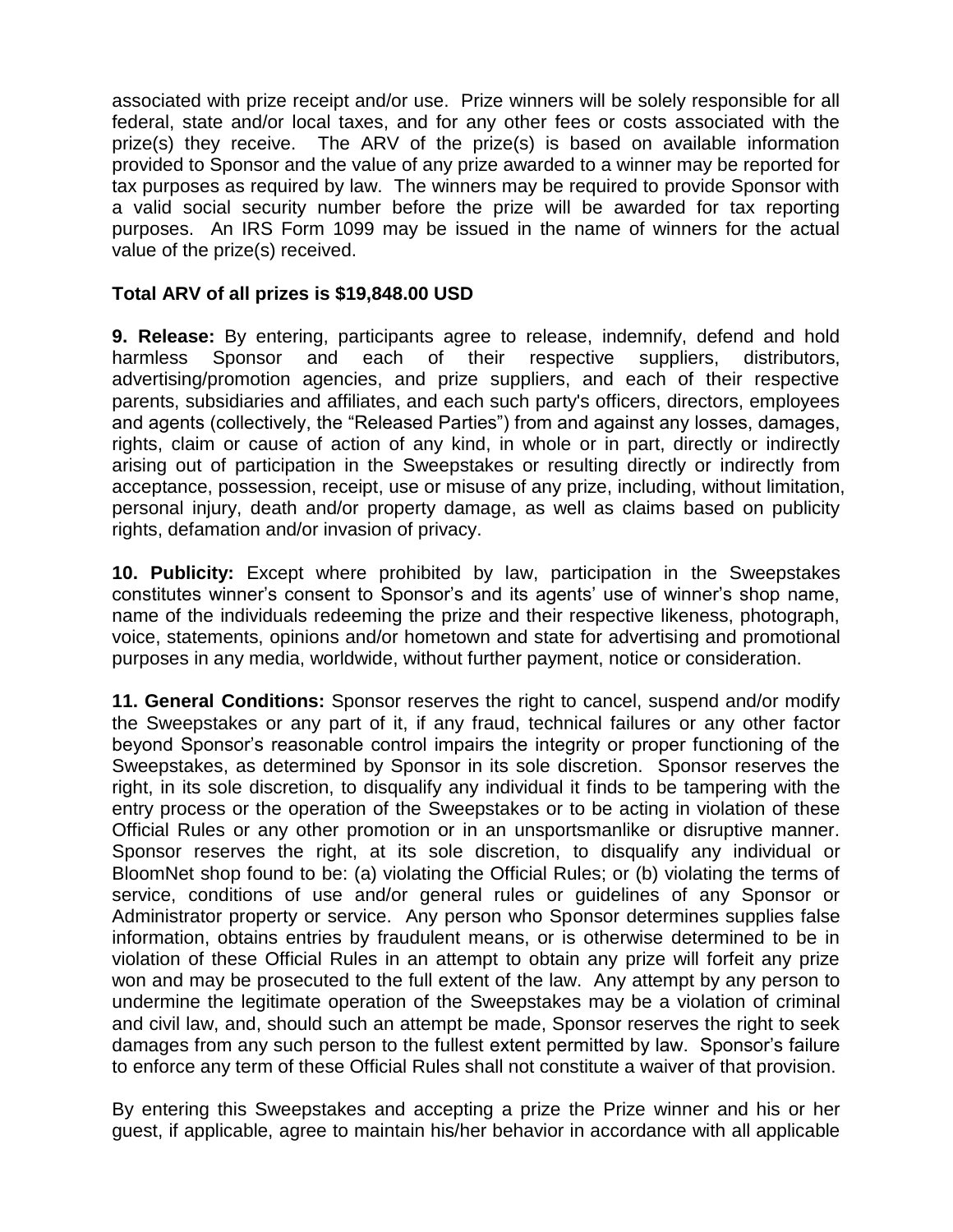laws and generally accepted social practices in connection with participation in any Sweepstakes activity, including use of any of the trip prizes in the Sweepstakes. The prize winners understand and agrees that Sponsor and/or prize providers has/have the right, in its or their sole discretion, to disqualify and remove a prize winner or his or her travel companion from any activity at any time if the Prize winner's or his or her travel companion's behavior at any point is disruptive or may or does cause damage to person, property, or the reputation of the Released Parties or otherwise violates the policies of the prize providers. NO RESPONSIBILITIES ARE ACCEPTED BY THE RELEASED PARTIES FOR ANY ADDITIONAL EXPENSES, OMISSIONS, DELAYS, OR CANCELLATIONS RESULTING FROM ANY ACTS OF ANY GOVERNMENT OR AUTHORITY. THE PRIZE WINNER ACKNOWLEDGES THAT HE/SHE IS SOLELY RESPONSIBLE FOR ANY ACTIONS, CLAIMS OR LIABILITIES OF HIS/HER TRAVEL COMPANION RELATED TO ANY BLOOMNET SWEEPSTAKES ACTIVITY, INCLUDING, WITHOUT LIMITATION, ANY ACTIONS, CLAIMS OR LIABILITIES RELATED TO THE TRAVEL COMPANION'S USE OF THE PRIZE OR ANY PORTION THEREOF.

Released Parties are not responsible or liable to any entrant or to the winner or any person claiming through such winner for failure to supply the prize or any part thereof, by reason of any acts of God, any action, regulation, order or request by any governmental or quasi-governmental entity (whether or not the action, regulations, order or request proves to be invalid), equipment failure, threatened terrorist acts, terrorist acts, air raid, blackout, act of public enemy, earthquake, war (declared or undeclared), fire, flood, epidemic, explosion, unusually severe weather, hurricane, embargo, labor dispute or strike (whether legal or illegal) labor or material shortage, transportation interruption of any kind, work slow-down, civil disturbance, insurrection, riot, or any other cause beyond the Released Parties' sole control.

**12. Limitations of Liability:** The Released Parties are not responsible for: (1) any incorrect or inaccurate information, whether caused by entrants, printing, electronic or human errors or by any of the equipment or programming associated with or utilized in the Sweepstakes; (2) viruses or technical failures of any kind, including, but not limited to malfunctions, interruptions, or disconnections in phone lines or network hardware or software; failed, incorrect, incomplete, inaccurate, garbled or delayed electronic communications or entry information, any error, omission, interruption, deletion, defect, delay in operation or transmission, failures or technical malfunction of any computer online systems, servers, providers, computer equipment, software, email, players or browsers, whether on account of technical problems, traffic congestion on the Internet or at any website, or on account of any combination of the foregoing; (3) the unavailability or inaccessibility of any transmissions or telephone or Internet service; (4) unauthorized human intervention in any part of the entry process or the Sweepstakes; (5) technical or human error which may occur in the administration of the Sweepstakes or the processing of entries; (6) late, lost, undeliverable, damaged or stolen mail or other methods of delivery; or (7) any injury or damage to persons or property which may be caused, directly or indirectly, in whole or in part, from entrant's participation in the Sweepstakes or receipt or use or misuse of any prize; or (8) late, lost, misdirected, illegible, incomplete or mutilated entries or for theft, destruction or unauthorized access to, or alteration of entries. No more than the stated number of prizes will be awarded. In the event that production, technical, seeding, programming or any other reasons